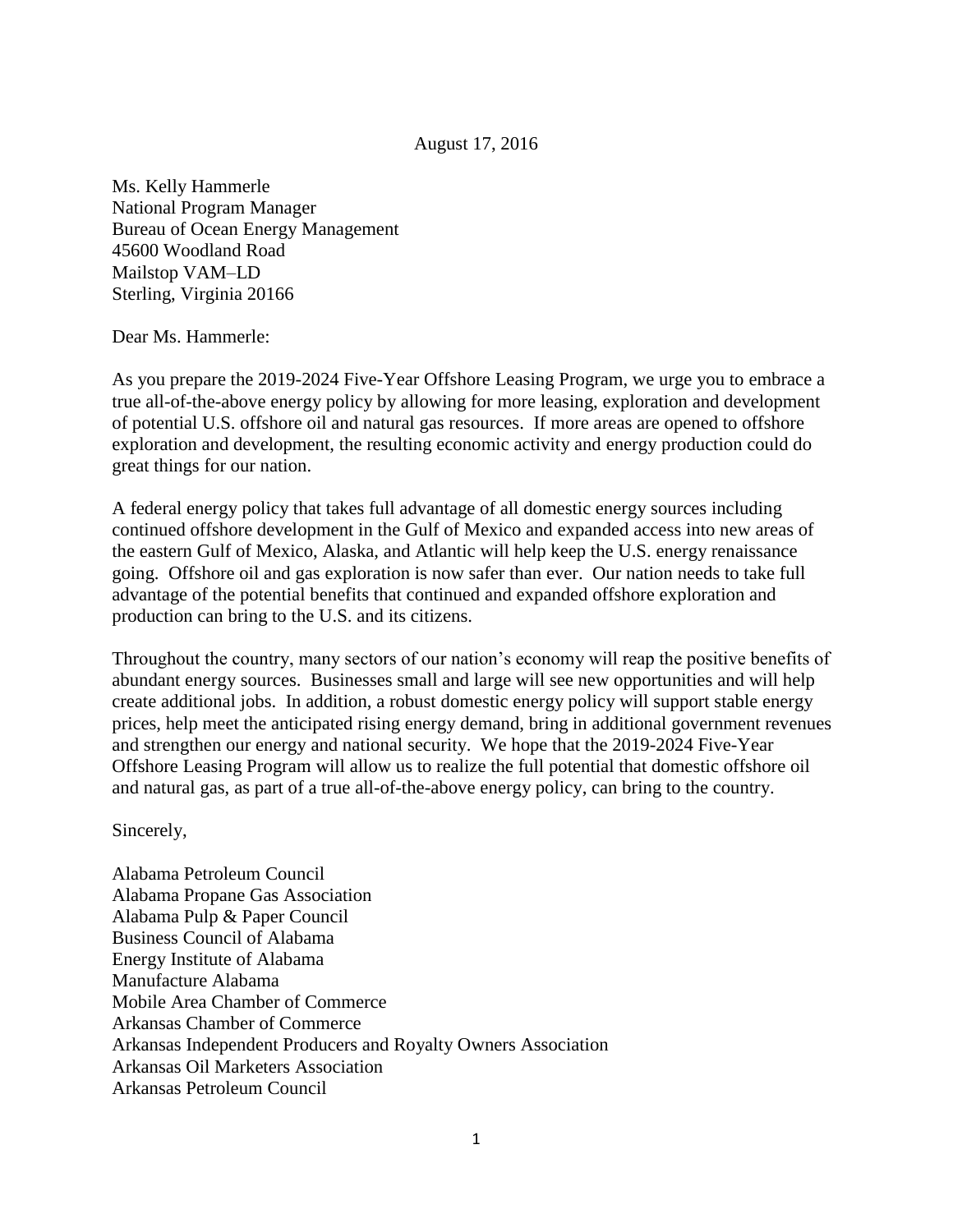Associated Industries of Arkansas Colorado Petroleum Council Connecticut Petroleum Council Associated Industries of Florida Florida Natural Gas Association Florida Petroleum Council Florida Petroleum Marketers Association Georgia Chamber of Commerce Georgia Chemistry Council Georgia Petroleum Council Chemical Industry Council of Illinois Illinois Chamber of Commerce Illinois Oil and Gas Association Illinois Petroleum Council Illinois Petroleum Marketers Association H & C Climate Control Indiana Builders Association Indiana Manufactured Housing Association Indiana Manufactures Association Indiana Petroleum Council Indiana Retail Council American Council of Engineering Companies of Iowa Iowa Association of Business and Industry Iowa Engineering Society Iowa Good Roads Association Iowa Motor Truck Association Master Builders of Iowa Society of Land Surveyors of Iowa RV Indiana Council Kansas Chamber of Commerce Kansas Manufacturing Council Kansas Petroleum Council Maryland Petroleum Council Massachusetts Energy Marketers Association Massachusetts Petroleum Council Associated Petroleum Industries of Michigan Minnesota Petroleum Council Chemistry Council of Missouri Missouri Chamber of Commerce and Industry Missouri Petroleum Council Missouri Propane Gas Association New Jersey Petroleum Council API New York Associated Builders & Contractors Carolinas North Carolina Chamber North Carolina Manufacturers Alliance